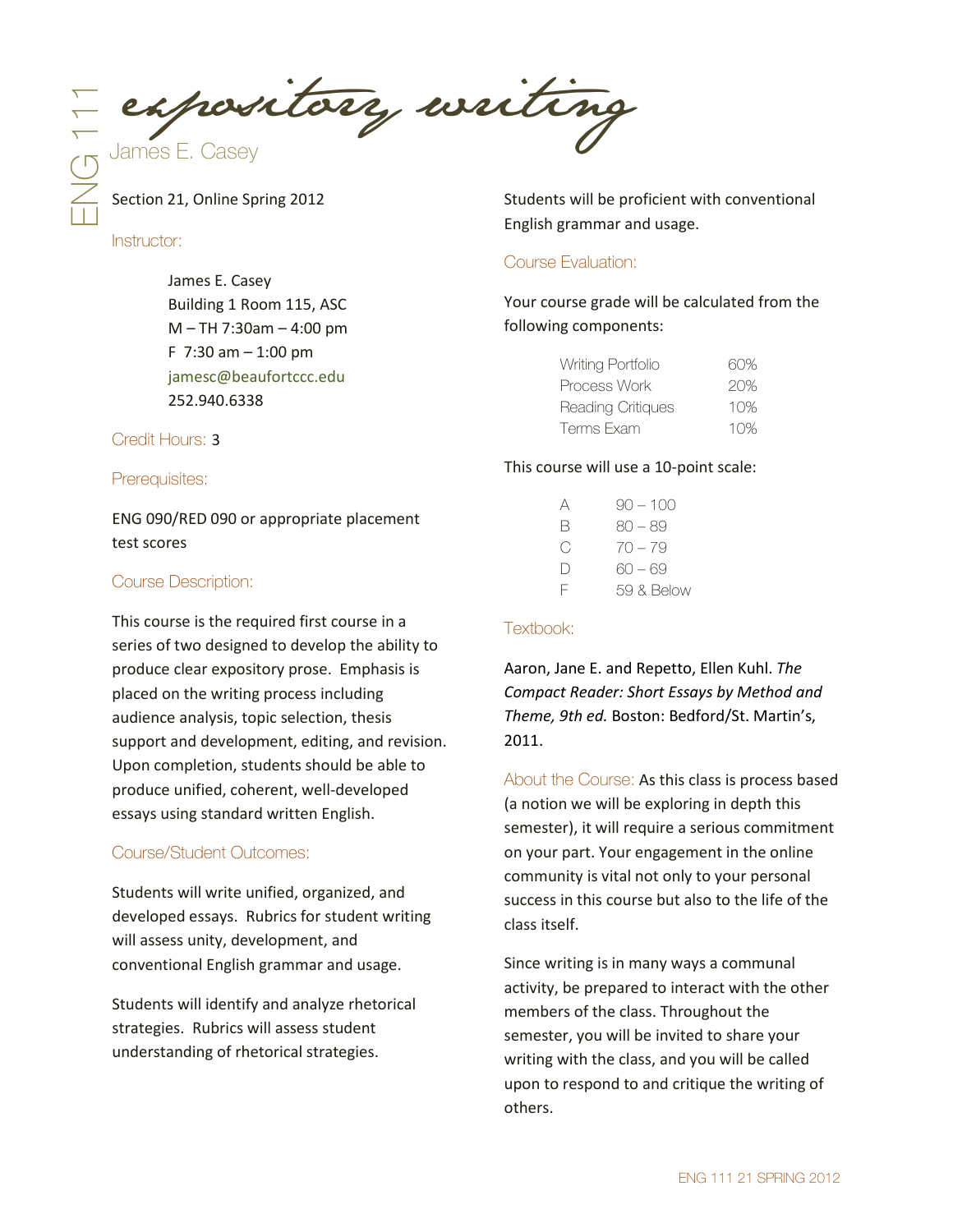Expository writing<br>
Sames E. Casey<br>
Finally, a portion (20%) of your final grade will<br>
Finally, a portion (20%) of your final grade will<br>
reflect the extent to which you have engaged exchanged and these read

Finally, a portion (20%) of your final grade will reflect the extent to which you have engaged the process of writing (prewriting journals, peer revisions, metawriting journals, etc.).

## About the Writing Portfolio:

This course will use a portfolio approach to your writing. Over the course of the semester, we will be writing four full-length essays. Each essay will have a fixed date on which you will submit a completed draft, but you will be given the opportunity to continue to revise your essays on your own schedule throughout the semester.

You will receive feedback and commentary on each draft, but you will not receive a grade on your essays until they are submitted as part of your portfolio at the end of the semester. Your portfolio will contain a selection of the best writing you've produced along with a capstone essay which analyzes your experience and growth as a writer. The averaged grades on each portion of the portfolio will make up the bulk (60%) of your final grade.

# About the Terms Exam:

The BCCC English Department requires that each student in ENG 111 learn a common list of writing terms to assist in discussing the art of writing in this and other classes. Near the end of the semester, you will be tested on these terms as a portion (10%) of your final grade.

### About the Reading Critiques:

As we begin to discover various rhetorical strategies this semester, we will be reading essays from your textbook in which other

writers have employed similar strategies. For each of these readings, we will be summarizing, analyzing, and reflecting for a portion (10%) of your final grade.

### Final Advice:

Over the course of the semester, we will hopefully learn some things about writing effectively. The key to that is, in many ways, learning about *how* we write. If you are willing to do the hard work of writing, while being mindful of the process, I can assure you that you will be better prepared to handle the various writing tasks in your academic studies, your career work, or your personal lives.

# About Technology:

Since this course is entirely web-based, I will expect that you are already comfortable with using Blackboard, using a word processor, saving and attaching documents, sending and responding to email, etc. I do strongly caution you to make certain that you save your work regularly as you write for this course and that you maintain multiple backups of your work. Using a combination of your BCCC O: drive, your computer's hard drive, and an external USB drive is always a good idea.

# Additional Policies:

Information regarding BCCC's policies on Academic Integrity, Special Populations, Student Discipline, and more is available online here:

[www.beaufortccc.edu/LRC/Distance/policy.htm](http://www.beaufortccc.edu/LRC/Distance/policy.htm)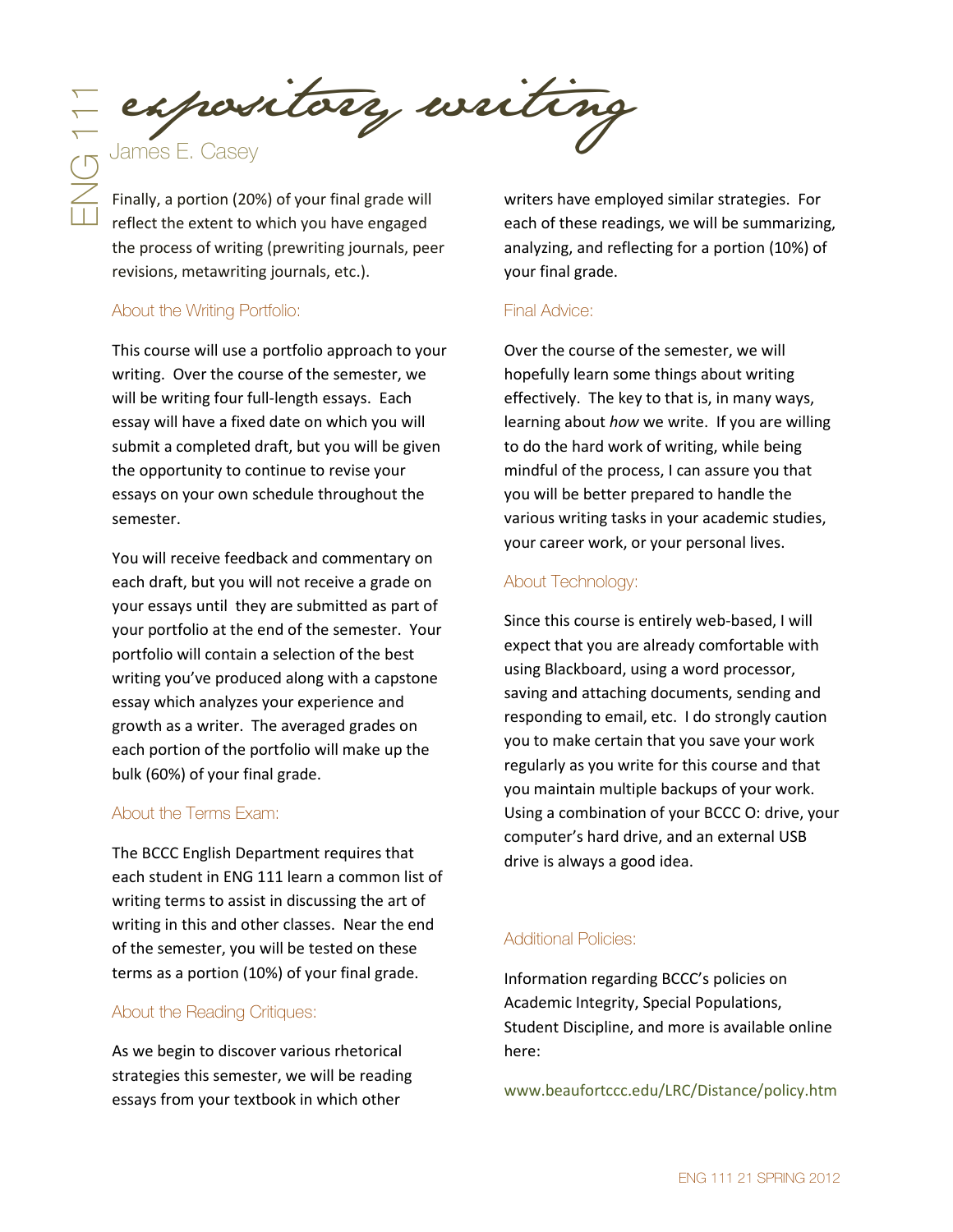E expository writing

Spring 2012 **Schedule**

### About this schedule:

This is a broad, weekly schedule intended to help keep you on track with your online work. As this section of ENG 111 is solely online, you are free to work ahead on assignments as you see fit.

With that said, all due dates are firm, and late work will complicate the process of peer review, hamper my ability to provide timely feedback, and adversely affect your process grade.

Each due date falls on a Friday, and work will be accepted through 11:59 pm that day.

|                                               | $JAN 5-6$<br><b>First Things</b>                                  |                                   |  |  |
|-----------------------------------------------|-------------------------------------------------------------------|-----------------------------------|--|--|
| WEEK 1                                        | Introductory Quiz DUE by January 6                                |                                   |  |  |
|                                               | $JAN 7 - 13$                                                      | The Process of Writing            |  |  |
| WEEK <sub>2</sub>                             | Semester Topic Commitment & Metawriting Journal DUE by January 13 |                                   |  |  |
|                                               | $JAN$ 14 - 20<br><b>Descriptive Narrative</b>                     |                                   |  |  |
| WEEK <sub>3</sub>                             | Reading Critique DUE by January 20                                |                                   |  |  |
|                                               | $JAN 21 - 27$                                                     | <b>Descriptive Narrative</b>      |  |  |
| WEEK 4                                        | Completed Draft DUE by January 27                                 |                                   |  |  |
|                                               | <b>JAN 28 - FEB 3</b>                                             | <b>Descriptive Narrative</b>      |  |  |
| WEEK <sub>5</sub>                             | Peer Revisions DUE by February 3                                  |                                   |  |  |
|                                               | FEB $4-10$                                                        | Preference                        |  |  |
| WEEK 6<br>Reading Critique DUE by February 10 |                                                                   |                                   |  |  |
|                                               | $FEB 11 - 17$                                                     | Preference                        |  |  |
| WEEK 7<br>Completed Draft DUE by February 17  |                                                                   |                                   |  |  |
|                                               | FEB 18 - 24                                                       | Preference                        |  |  |
| WEEK 8                                        |                                                                   | Peer Revisions DUE by February 24 |  |  |
|                                               | <b>FEB 25 - MAR 2</b>                                             | Persuasion                        |  |  |
| WFFK 9                                        |                                                                   | Reading Critique DUE by March 2   |  |  |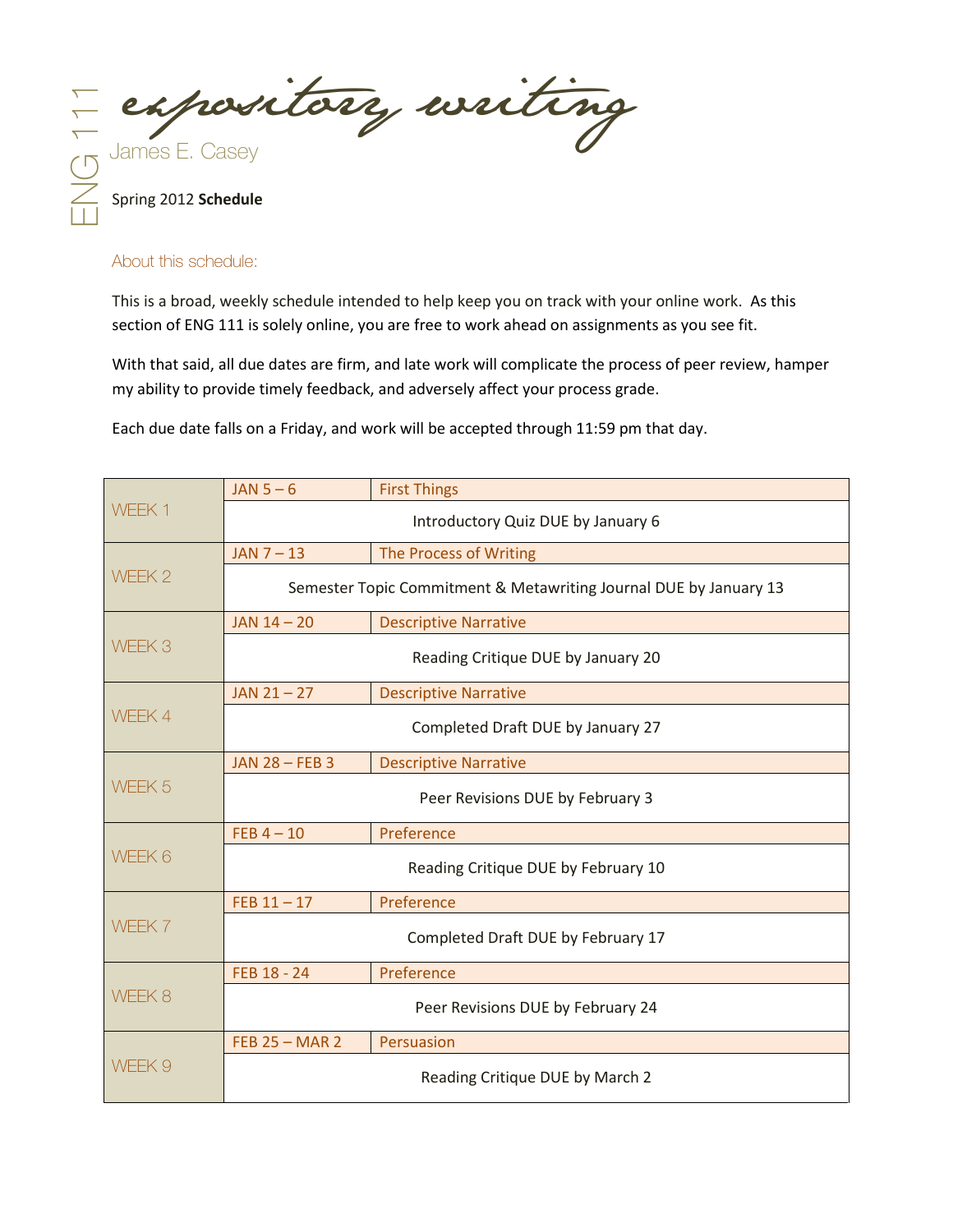E expository writing

|                                           | <b>MAR 3 - 9</b>                                            | Persuasion      |  |  |
|-------------------------------------------|-------------------------------------------------------------|-----------------|--|--|
| WEEK 10                                   | Completed Draft DUE by March 9                              |                 |  |  |
|                                           | MAR 10 - 16                                                 | Persuasion      |  |  |
|                                           | WEEK 11<br>Peer Revisions DUE by February 24                |                 |  |  |
|                                           | MAR 17 - 23                                                 | Analysis        |  |  |
| WEEK 12                                   | Reading Critique DUE by March 23                            |                 |  |  |
|                                           | MAR 24 - 30                                                 | Analysis        |  |  |
| WEEK 13                                   | Prewriting DUE by March 30                                  |                 |  |  |
|                                           | MAR 31 - APR 6                                              | <b>Analysis</b> |  |  |
| WEEK 14                                   | Completed Draft DUE by April 6                              |                 |  |  |
|                                           | <b>APR 7 - 20</b>                                           | Analysis        |  |  |
| WEEK 15<br>Peer Revisions DUE by April 20 |                                                             |                 |  |  |
|                                           | APR 21 - 27                                                 | Portfolio       |  |  |
| WEEK 16                                   | ANY FINAL REVISIONS DUE by April 27 for instructor feedback |                 |  |  |
|                                           | <b>APR 28 - MAY 4</b>                                       | Portfolio       |  |  |
| WFFK 17                                   | Portfolios DUE by MAY 4                                     |                 |  |  |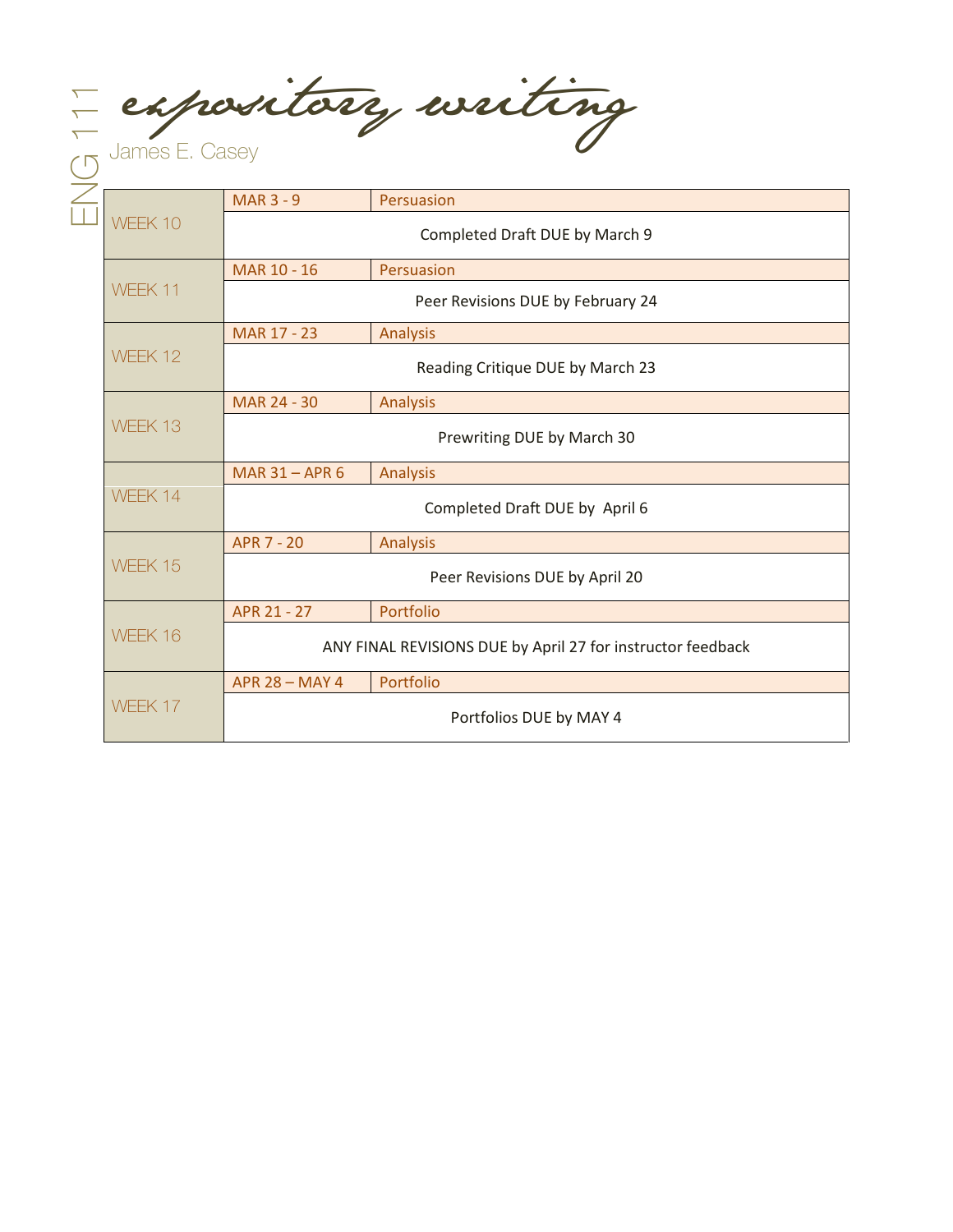E expository writing

Semester Topic Commitment

Name:

General Topic Area:

Related Sub-Topics:

Why have you chosen this topic?

What do you already know about this topic? What Specifically are you interested in learning?

What resources do you have for this topic? What other kinds of resources are available to you?

List a prosepective topic for each of the first three required essays:

Descriptive Narrative:

Preference:

Persuasive: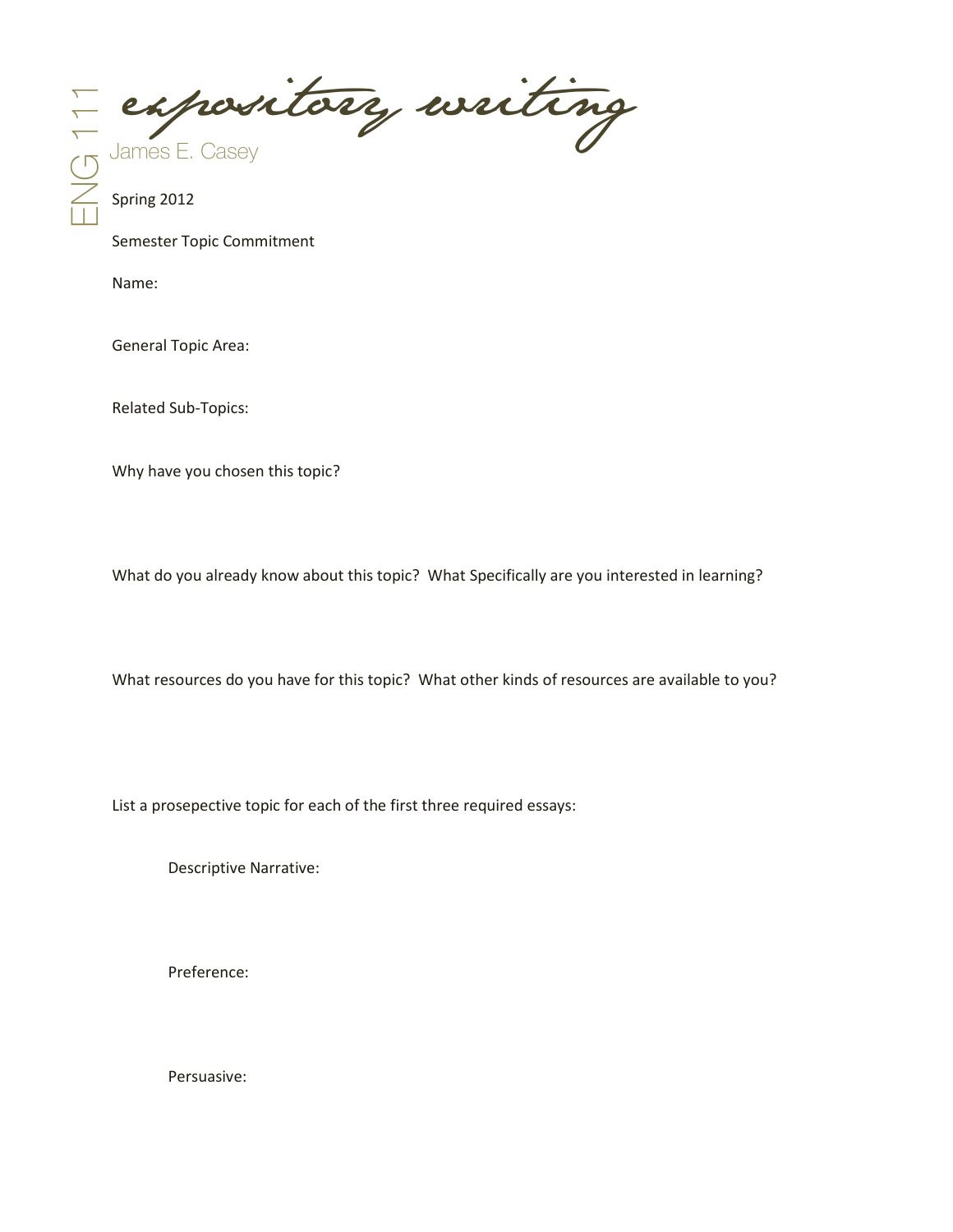E expository writing

#### **Reading Critique**

One of the best ways to improve your own writing is to think critically about the writings of others. Understanding how various pieces of writing work allows you to understand something about the idea of writing in general. In writing your critique of the assigned readings, be sure to follow the three steps outlined below.

SUMMARIZE The first step in thinking about a piece of writing is to understand the information that the author has communicated. A summary, then, is a brief discussion of the main points of the reading. For this assignment, try to keep your summary limited to one paragraph. Be sure to look for organizational hints given in the text; these are often clues to the main points of the reading. For more information on summarizing, refer to page 365 in your textbook. You may also use paraphrasing and quotation in this section.

ANALYZEThe second step in thinking about the writing is to consider how the author has communicated these main points. In this step, you will be considering ideas such as the following:

What type of essay has the author written, and what seems to be its purpose? What tone do you sense from the reading (argumentative, humorous, nostalgic, etc.)? How does the author's language establish that tone? What kinds of illustrations has the author used to develop the text? How is the piece organized? How can you tell? Is that organization effective? Who is the audience for the writing? Does it exclude other audiences?

This portion of the assignment will essentially answer the question, "How did the author do what he or she has done?" Quotations from the text will likely assist you in making your points here.

REFLECTSince a text depends (whether in part or completely) on the interaction of the reader for its meaning, the last step in thinking about your reading is to reflect on it on a personal level. How does the text make you feel? Is it important to you? Are there things with which you can identify? Does the writing fail to affect you? Why?

This final portion of the assignment, although it will be the least structured of the three steps, is actually the most important overall. Writing is a tool of interaction between human beings, so in many ways, understanding your own response to a text will give you insight into the total effectiveness of that text, and it will better equip you for generating your own.

> *Your reading critiques should be at least one full page, typed in MLA format. Each critique will be evaluated with the accompanying grid.*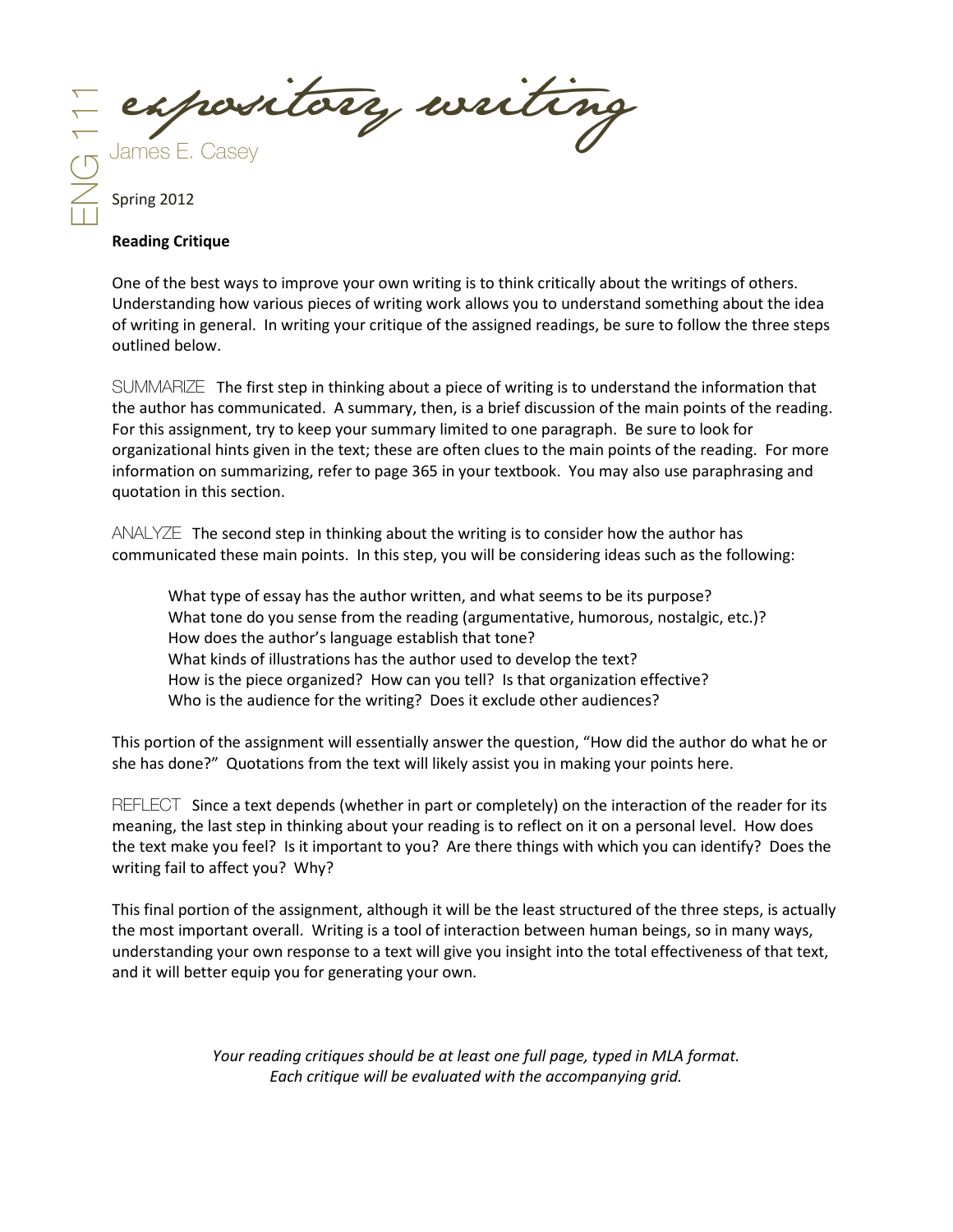E expository writing

Reading Critique 

Student: 

| criteria                | ineffective | effective | exemplary |
|-------------------------|-------------|-----------|-----------|
| summary                 |             |           |           |
| analysis                |             |           |           |
| reflection              |             |           |           |
| strengths               |             |           |           |
|                         |             |           |           |
| suggestions & questions |             |           |           |
|                         |             |           |           |
| overall                 |             |           |           |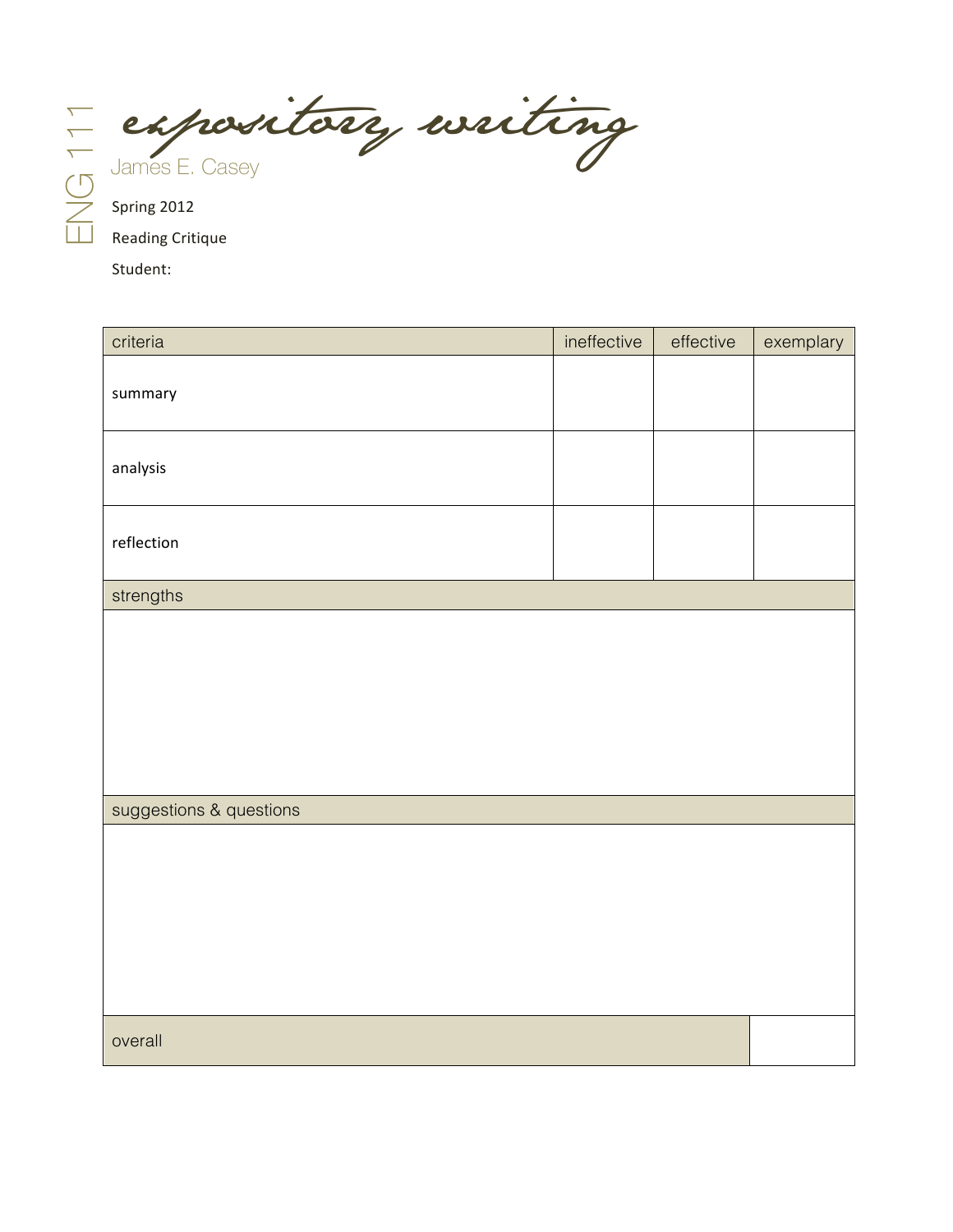E expository writing

#### Essay 1: **The Descriptive Narrative**

Using the raw materials you've amassed through your prewriting journal or other invention sessions, narrate a particular, significant event from your past which relates to your subject, and reflect on that event's relevance for you today. Use descriptive language to make your story vivid and compelling.

As you compose, remember that your narrative should

focus on a limited, unified period of time.

suggest how and why the event holds significance for you.

employ sensory details, active verbs, and figurative language.

demonstrate a clear organization through the use of transitions and paragraphing.

establish a personal voice appropriate to your audience through your choice of words.

follow all conventions of grammar, mechanics, and MLA format.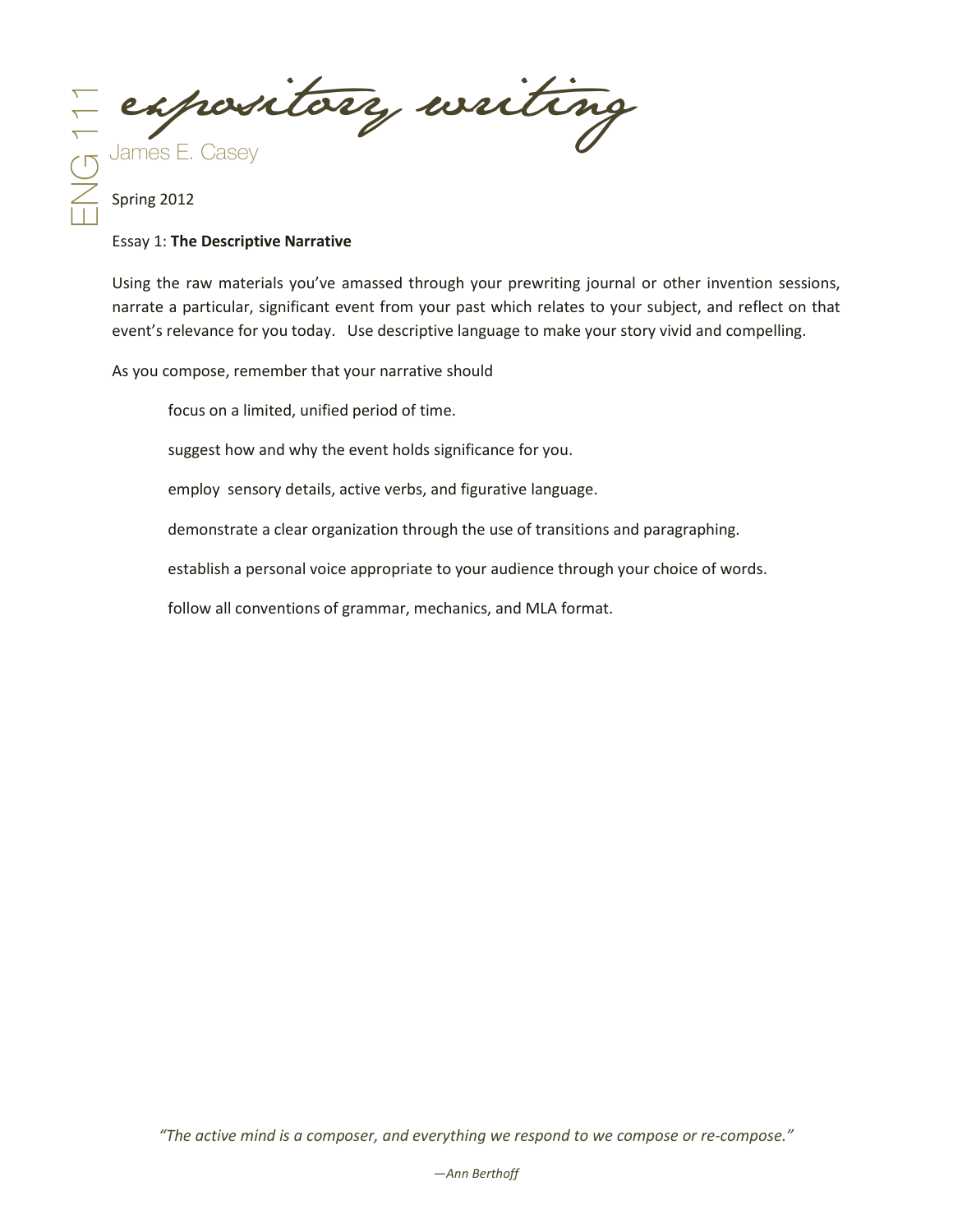E expository writing

Spring 2012 Essay 1: **The Descriptive Narrative** Student:

| criteria                                              | ineffective | effective | exemplary |
|-------------------------------------------------------|-------------|-----------|-----------|
| focus, unity, reflection                              |             |           |           |
| descriptive detail, active verbs, figurative language |             |           |           |
| organization, transitions, paragraph development      |             |           |           |
| style, voice, audience                                |             |           |           |
| grammar, mechanics, format                            |             |           |           |
| strengths                                             |             |           |           |
| suggestions & questions                               |             |           |           |
|                                                       |             |           |           |
|                                                       |             |           |           |
|                                                       |             |           |           |
|                                                       |             |           |           |
| overall score                                         |             |           |           |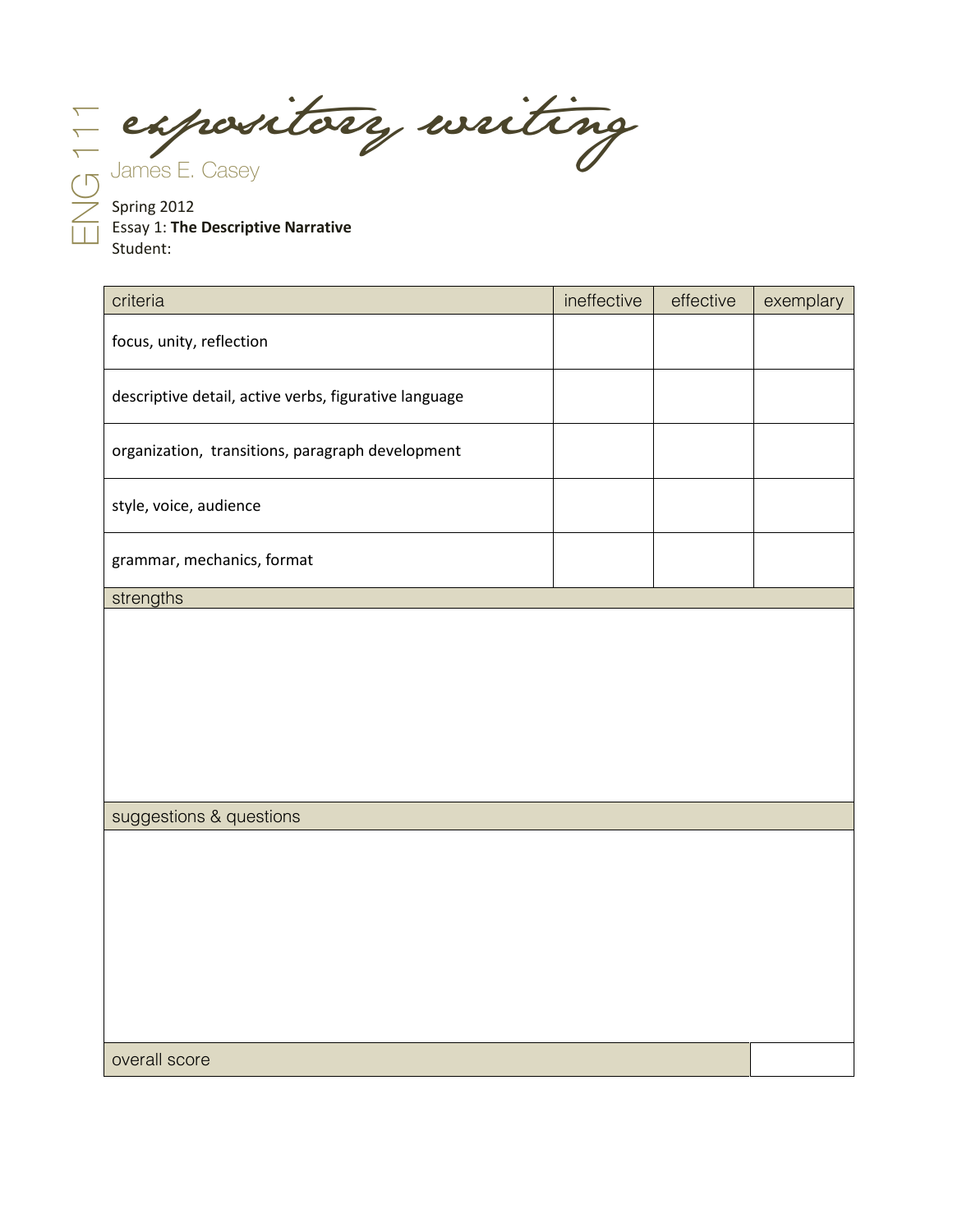expository writing James E. Casey

Peer Revisions: **The Descriptive Narrative**

After reading your classmate's draft carefully and thoroughly, respond to the following questions:

1. Summarize, in one sentence, the narrative. That is, what is the story about?

2. What time period is covered in the narrative? Is this too little or too much time? How could the author better focus the events of the narrative? Do all the events described fit the story? What might the author consider leaving out? What events might the author add or develop?

3. What is the most vivid description in the draft? That is, what portions can you easily visualize as you read? What portions could use additional description? Identify any uses of figurative language.

4. Consider the paragraphs used in the narrative. Do they flow smoothly from one to the next? Are any too long or too short?

5. What sort of tone do you sense from the author's story? Which words give you that sense? Are there words which don't work well or don't seem to belong?

6. What other suggestions could you offer?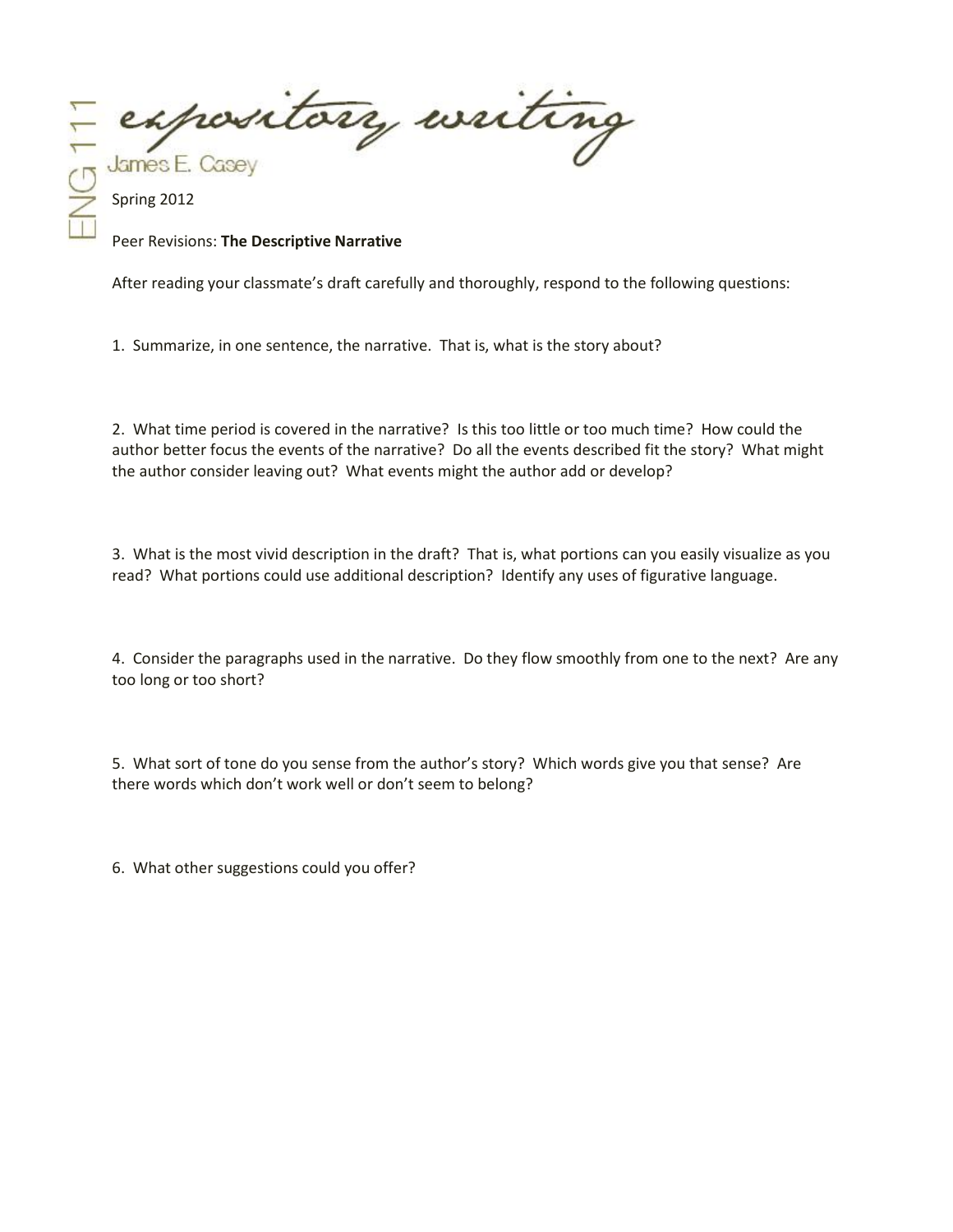E expository writing

#### Essay 2: **The Preference**

Using the brainstorming notes you've collected in your prewriting journal or in other invention sessions, compose an essay which explains the distinguishing criteria involved in your preference between two similar items or ideas related to your subject. Your preference essay is, in essence, an evaluative comparison, focusing primarily on the contrasts which allow you to evaluate two items or ideas and make a choice.

As you compose, remember that your preference essay should

focus on a clearly specified preference between your two items or ideas.

explain the criteria which influence your choice.

employ narration and/or descriptive details to fully illustrate your criteria.

demonstrate a clear organization through the use of transitions and paragraphing.

establish a personal voice appropriate to your audience through your choice of words.

follow all conventions of grammar, mechanics, and MLA format.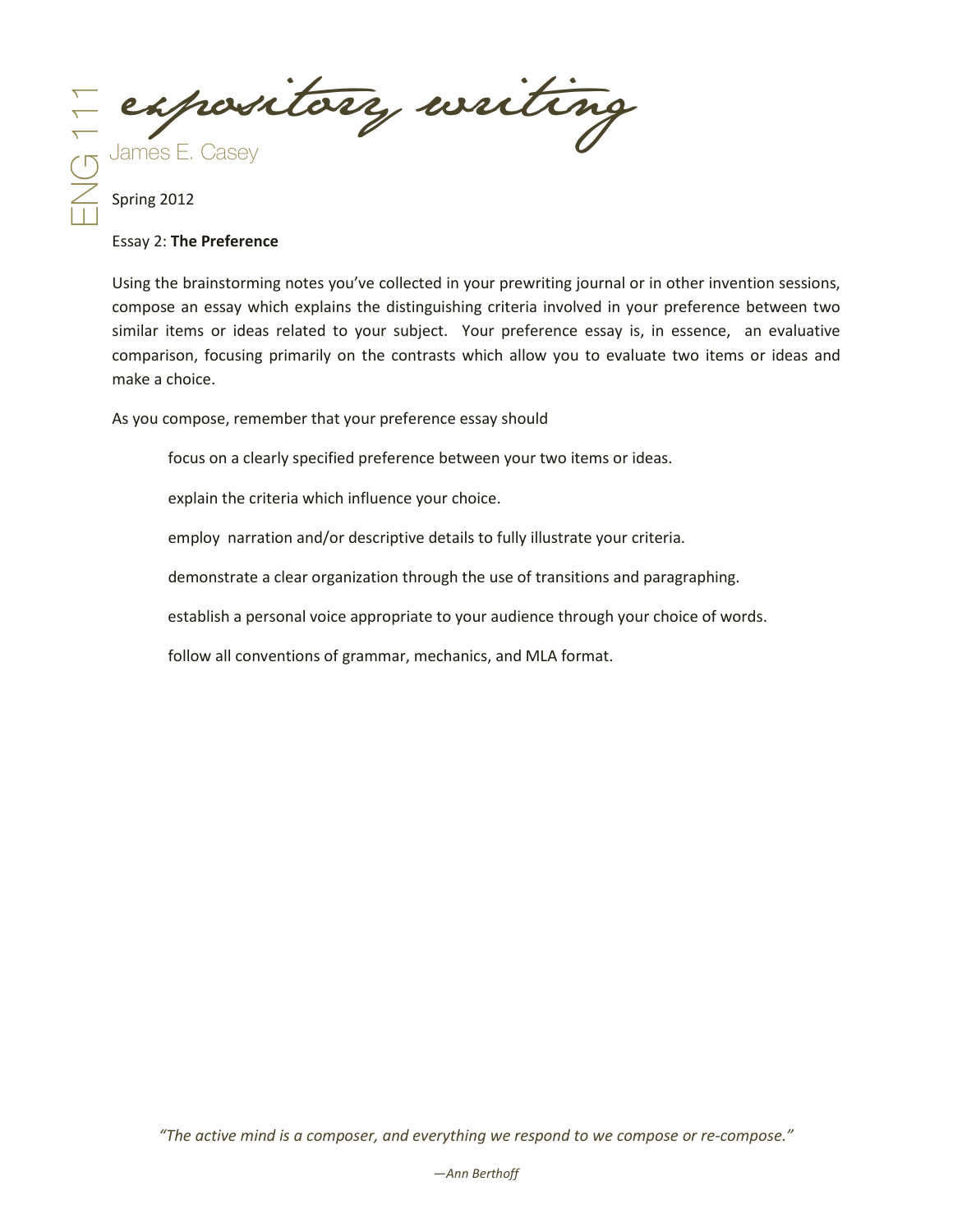El expository writing

Spring 2012 Essay 2: **The Preference** Student:

| criteria                                         | ineffective | effective | exemplary |
|--------------------------------------------------|-------------|-----------|-----------|
| focus, unity                                     |             |           |           |
| development, illustration                        |             |           |           |
| organization, transitions, paragraph development |             |           |           |
| style, voice, audience                           |             |           |           |
| grammar, mechanics, format                       |             |           |           |
| strengths                                        |             |           |           |
| suggestions & questions                          |             |           |           |
|                                                  |             |           |           |
| overall score                                    |             |           |           |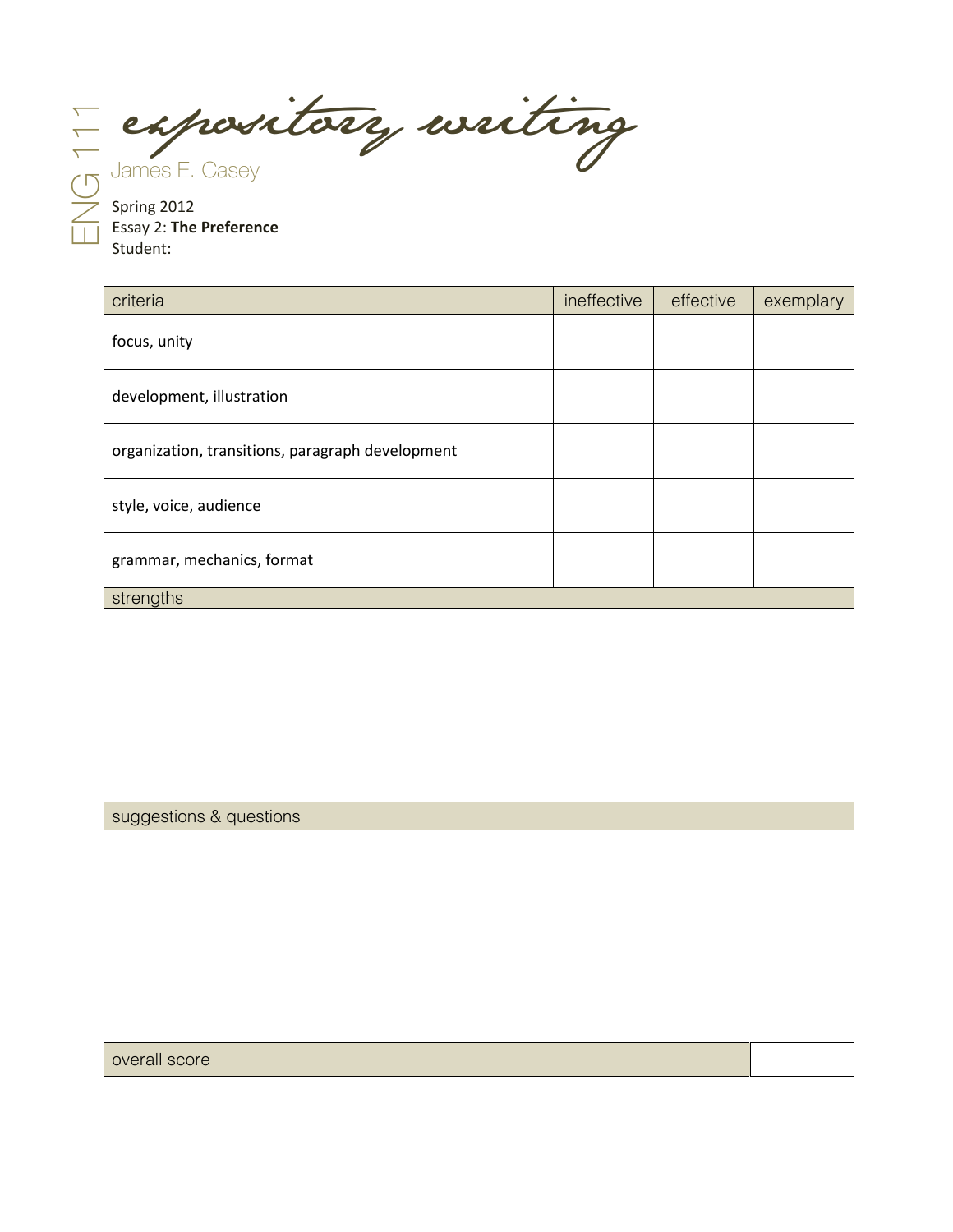expository writing James E. Casey

#### Peer Revisions: **The Preference**

After reading your classmate's draft carefully and thoroughly, respond to the following questions:

1. What are the two choices being discussed in the essay, and which is the author's preference?

2. How is the essay organized? How could the organization be improved?

3. Identify the criteria on which the author bases his or her judgement. Are those criteria sufficient to make the preference clear? What other criteria might the author have considered?

4. How has the author used description and narration is this essay?

5. What comments or suggestions could you make about the author's word choice?

6. What other suggestions could you offer?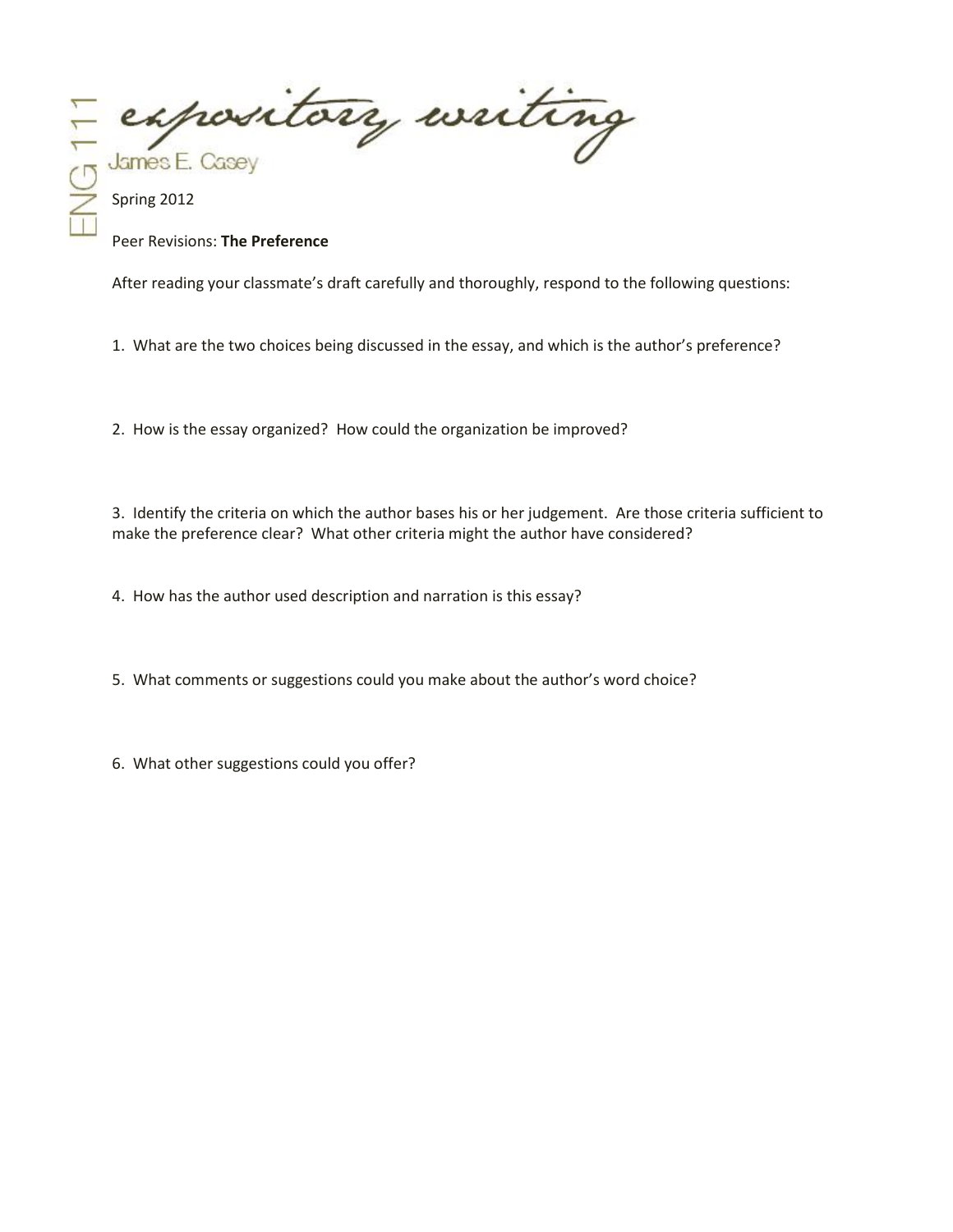E expository writing

#### Essay 3: **The Persuasive**

Using the notes you've collected in your prewriting journal or in other invention sessions, compose an essay which persuades your audience to accept your point of view on a controversial issue related to your subject matter. Your essay should also encourage your audience to take some form of action which follows from your argument. A truly persuasive argument should appeal to your audience through some combination of reason, ethics, and emotion, and the opposition to your argument should always be acknowledged and addressed.

As you compose, remember that your persuasive essay should

articulate clearly the position and action you are proposing.

explain your argument fully, appealing to your audience's reason, ethics, and emotion.

consider and discuss what are likely to be the opposing views of your argument.

employ narration and/or descriptive details where appropriate to fully develop your position.

demonstrate a clear organization through the use of transitions and paragraphing.

establish a personal voice appropriate to your audience through your choice of words.

follow all conventions of grammar, mechanics, and MLA format.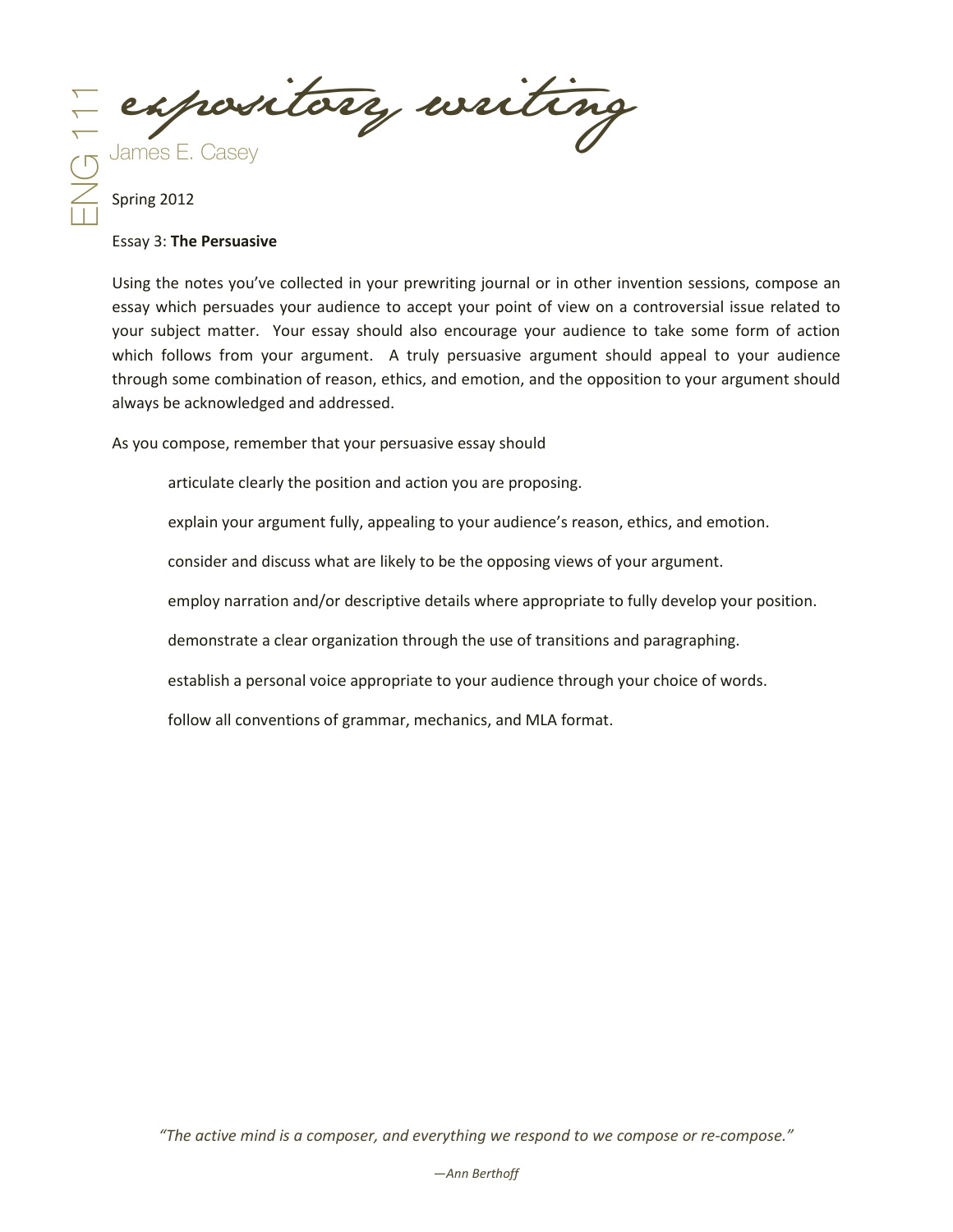El expository writing

Spring 2012 Essay 3: **The Persuasive** Student:

| criteria                                                  | ineffective | effective | exemplary |
|-----------------------------------------------------------|-------------|-----------|-----------|
| focus and unity of argument                               |             |           |           |
| development, illustration, use of reason, ethics, emotion |             |           |           |
| consideration of opposition                               |             |           |           |
| organization, transitions, paragraph development          |             |           |           |
| style, voice, audience                                    |             |           |           |
| grammar, mechanics, format                                |             |           |           |
| strengths                                                 |             |           |           |
|                                                           |             |           |           |
| suggestions & questions                                   |             |           |           |
|                                                           |             |           |           |

overall score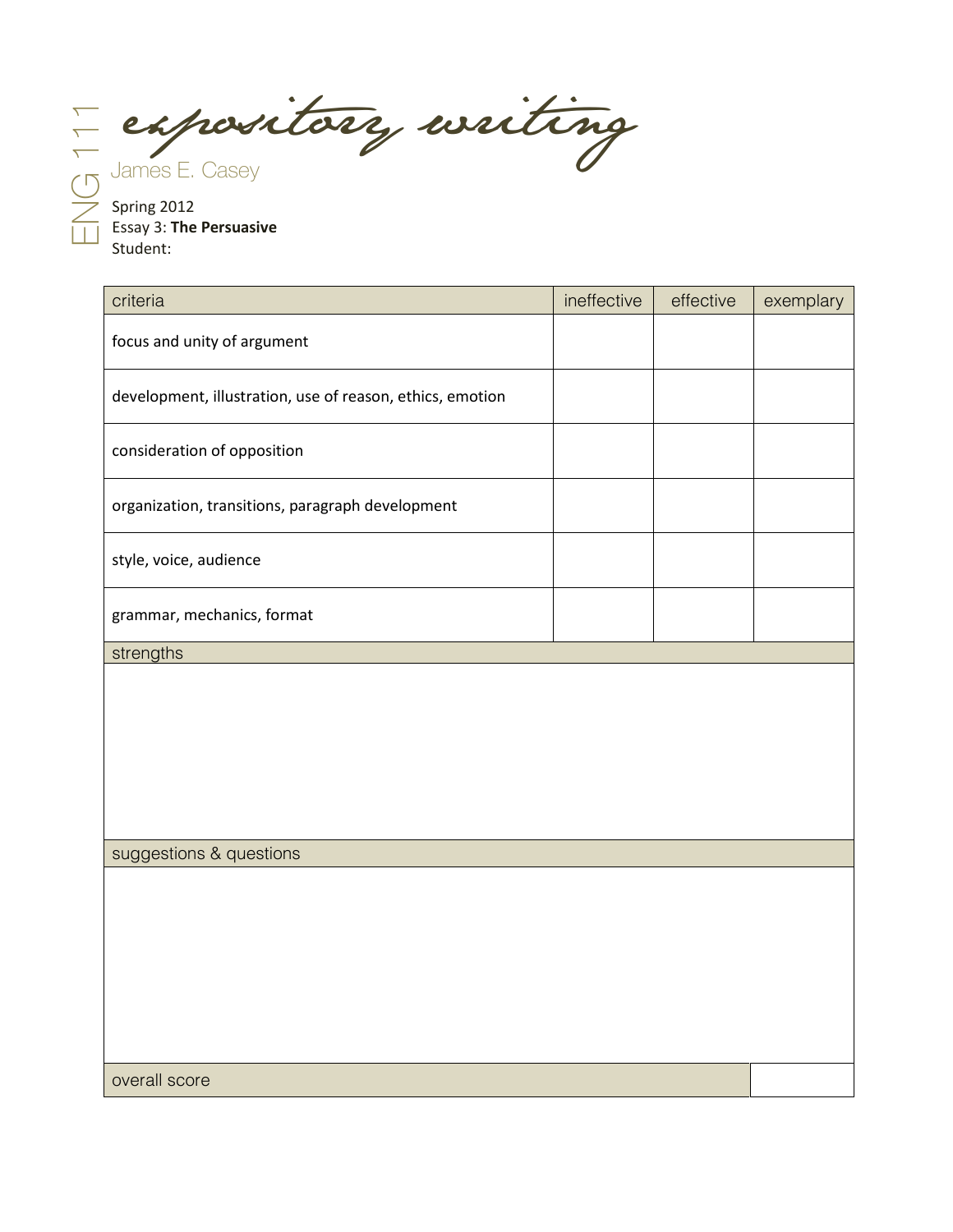expository writing James E. Casey

#### Peer Revisions: **The Persuasive**

After reading your classmate's draft carefully and thoroughly, respond to the following questions:

1. What argument is the author making in this essay, and what action is being suggested?

2. In what ways does the essay appeal to your reason? Your ethics? Your emotion? Which is most effective for you?

3. How does the author address any opposing viewpoints in the essay. Are there other opposing views you could express?

4. How has the author used description and narration or comparison and contrast in this essay?

5. What comments or suggestions could you make about the author's word choice? Are there any words or phrases which you find off-putting?

6. Do you agree with the author, and would you be willing to take the suggested action? What other suggestions could you offer to make the essay more persuasive to you?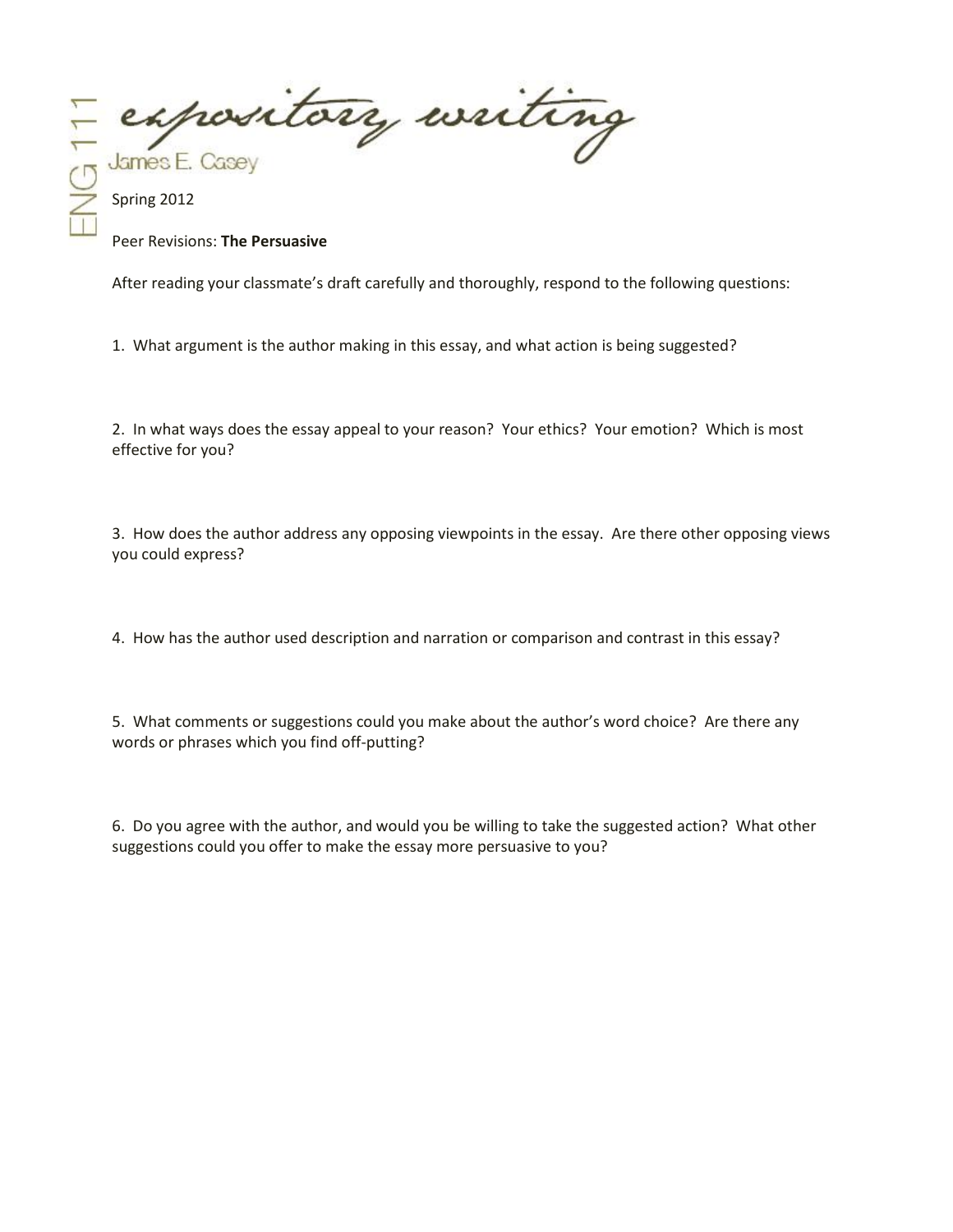E expository writing

### Essay 4: **The Analytic Capstone**

Using the materials you've amassed in your metawriting journal over the course of the semester, compose a process analysis which explains your *personal* process for writing the essays you'll include in your portfolio.

For this assignment, you may choose to focus on one particular essay (perhaps your strongest piece), or you may choose to discuss how your writing process changed with each essay through the semester.

As you write, recall the four broad phases of the writing process we've discussed this semester: prewriting, drafting, revision, and editing. These phases may serve as an organizational pattern for your essay. Be certain to explain how you've worked through (or deviated from) those four phases in your writing.

As you explain the parts of your writing process, consider ways in which you might use the rhetorical strategies we've already covered this semester. How might you use narration and description, comparison and contrast, or argument and persuasion in your essay?

Finally, be mindful that this process analysis will serve as a capstone for your portfolio, offering your personal reflection on the essays you've written as well as offering insight into how you've grown or changed as a writer.

As you compose, remember that your process analysis should

focus and relflect on the significance of the process.

explain and develop the process through the use of varied rhetorical strategies.

demonstrate a clear organization through the use of transitions and paragraphing.

employ the writing terms you've studied this semester where appropriate.

establish a personal voice appropriate to your audience through your choice of words.

follow all conventions of grammar, mechanics, and MLA format.

*"The active mind is a composer, and everything we respond to we compose or re-compose."*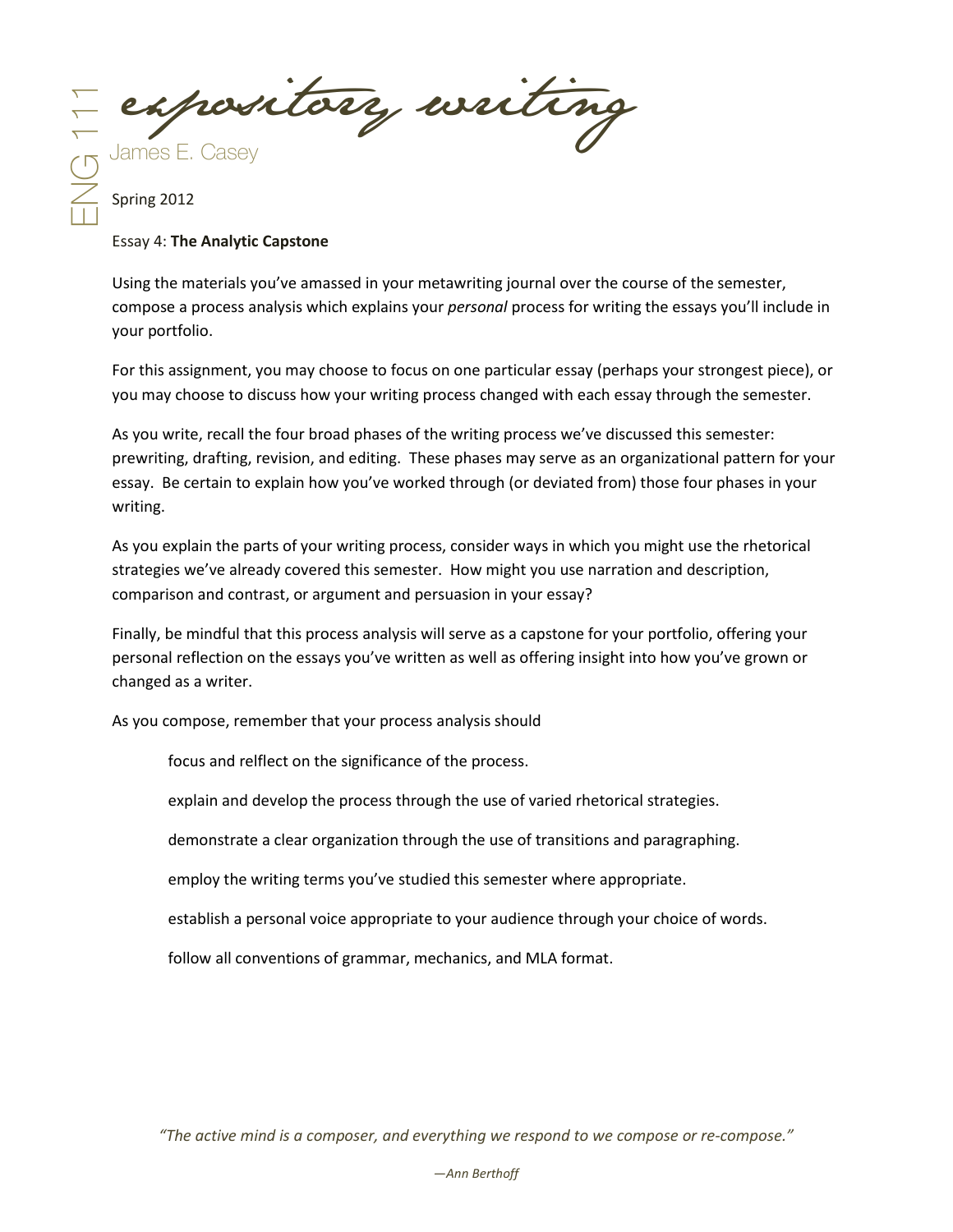E expository writing

Spring 2012 Essay 2: **The Analytic Capstone** Student:

| criteria                                                       | ineffective | effective | exemplary |
|----------------------------------------------------------------|-------------|-----------|-----------|
| focus, unity, reflection                                       |             |           |           |
| development, illustration, use of varied rhetorical strategies |             |           |           |
| organization, transitions, paragraph development               |             |           |           |
| use of writing terms                                           |             |           |           |
| style, voice, audience                                         |             |           |           |
| grammar, mechanics, format                                     |             |           |           |
| strengths                                                      |             |           |           |
|                                                                |             |           |           |
| suggestions & questions                                        |             |           |           |
|                                                                |             |           |           |

overall score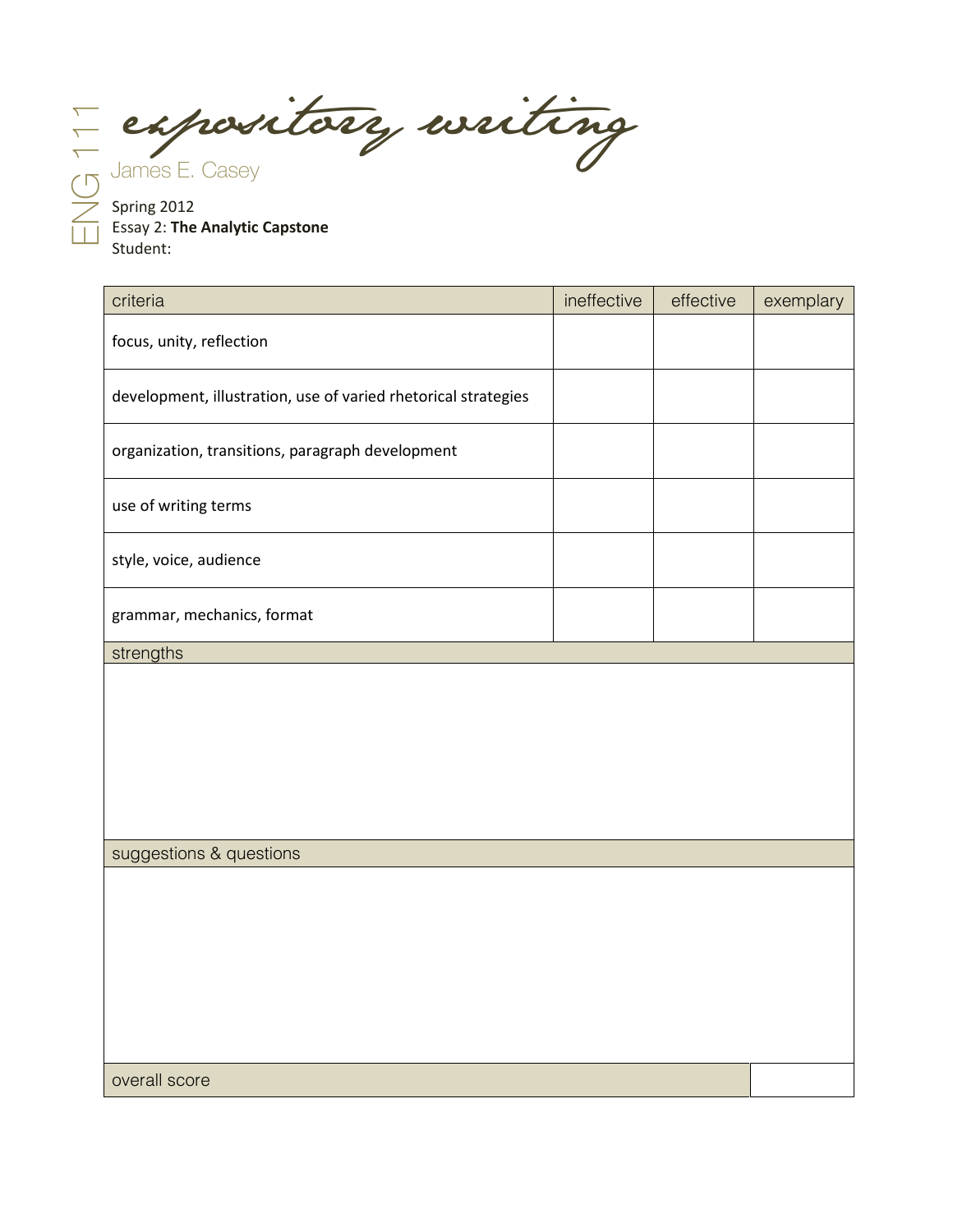expository writing James E. Casey

Peer Revisions: **The Analytic Capstone**

After reading your classmate's draft carefully and thoroughly, respond to the following questions:

1. What is the main point you take away from the analysis?

2. What kind of organization is used in the analysis? How does it help to follow the author's writing process?

3. Identify the various rhetorical strategies the author has used in the analysis (description, narration, comparison and contrast, argument, etc.). Are there other strategies the author might have used?

4. How many of the ENG 111 writing terms did you recognize from the essay? Which others could have been used?

5. In the end, what sense do you take away from the analysis about the author's writing process? How does this compare with your writing process?

6. What other suggestions could you offer?